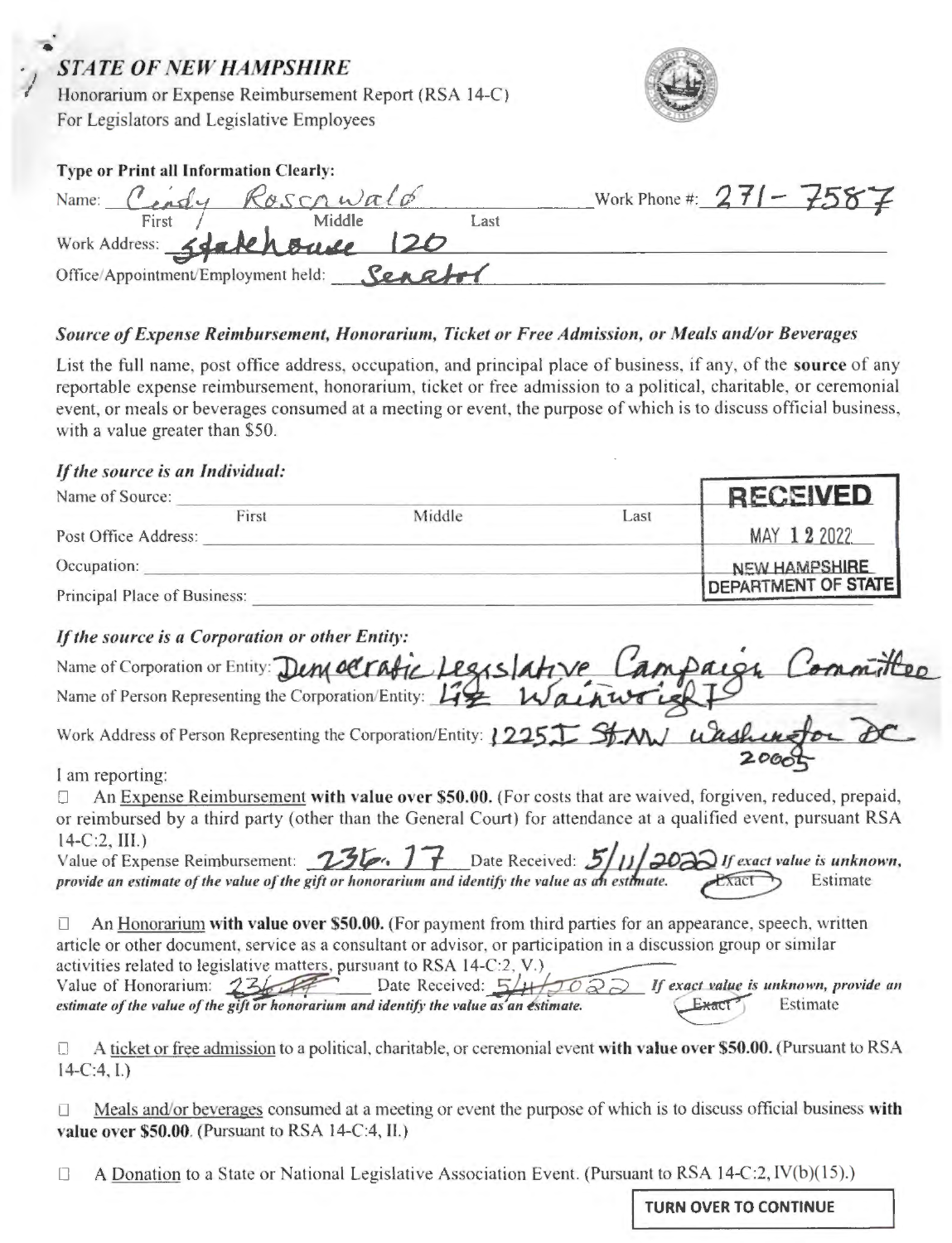For a report relating to an Expense Reimbursement or Honorarium, you are required to attach a copy of the agenda or an equi valent document which addresses the subjects addressed and the time schedule of all activities at the event. Indicate below the names of the sponsors of activities in cases where they are not indicated on the agenda or equivalent document.

Provide a brief description of the service or event that gave rise to this Expense Reimbursement, Honorarium,

ticket or free admission to a political, charitable, or celebratory event, or meals or beverages.

#### **Source of a Donation to a State or National Legislative Association Event**

Provide an itemized report of all individuals, corporations, or other entities from whom you received a donation on behalf of a state or national legislative association event.

| Full Name of Donator | Post Office Address | Value of Donation                   | Date Received Name of Legislative Association |
|----------------------|---------------------|-------------------------------------|-----------------------------------------------|
|                      |                     |                                     |                                               |
|                      |                     |                                     |                                               |
|                      |                     |                                     |                                               |
|                      |                     | <u> 1999 - Jan Samuel (f. 1989)</u> |                                               |
|                      |                     |                                     |                                               |
|                      |                     |                                     |                                               |
|                      |                     |                                     |                                               |

(Attach Additional Sheets if Necessary)

"I have read RSA 14-C and hereby swear or affirm that the foregoing information is true and complete to the best of my knowledge and belief. "

Cosenwald  $S-12-\lambda$ 

**RSA 14-C:7 Penalty.** Any person who knowingly fails to comply with the provisions of this chapter or knowingly files a false report shall be guilty of a misdemeanor.Please provide the following information about the person filing this report.

| This information will not be made public: |           |     |  |
|-------------------------------------------|-----------|-----|--|
| Home Phone:                               |           |     |  |
| Home Address:                             |           |     |  |
| STREET                                    | TOWN CITY | 7IP |  |
| Mailing Address if different:             |           |     |  |
| E-mail Address:                           |           |     |  |

Return to: Secretary of State's Office, State House Room 204, Concord, NH 03301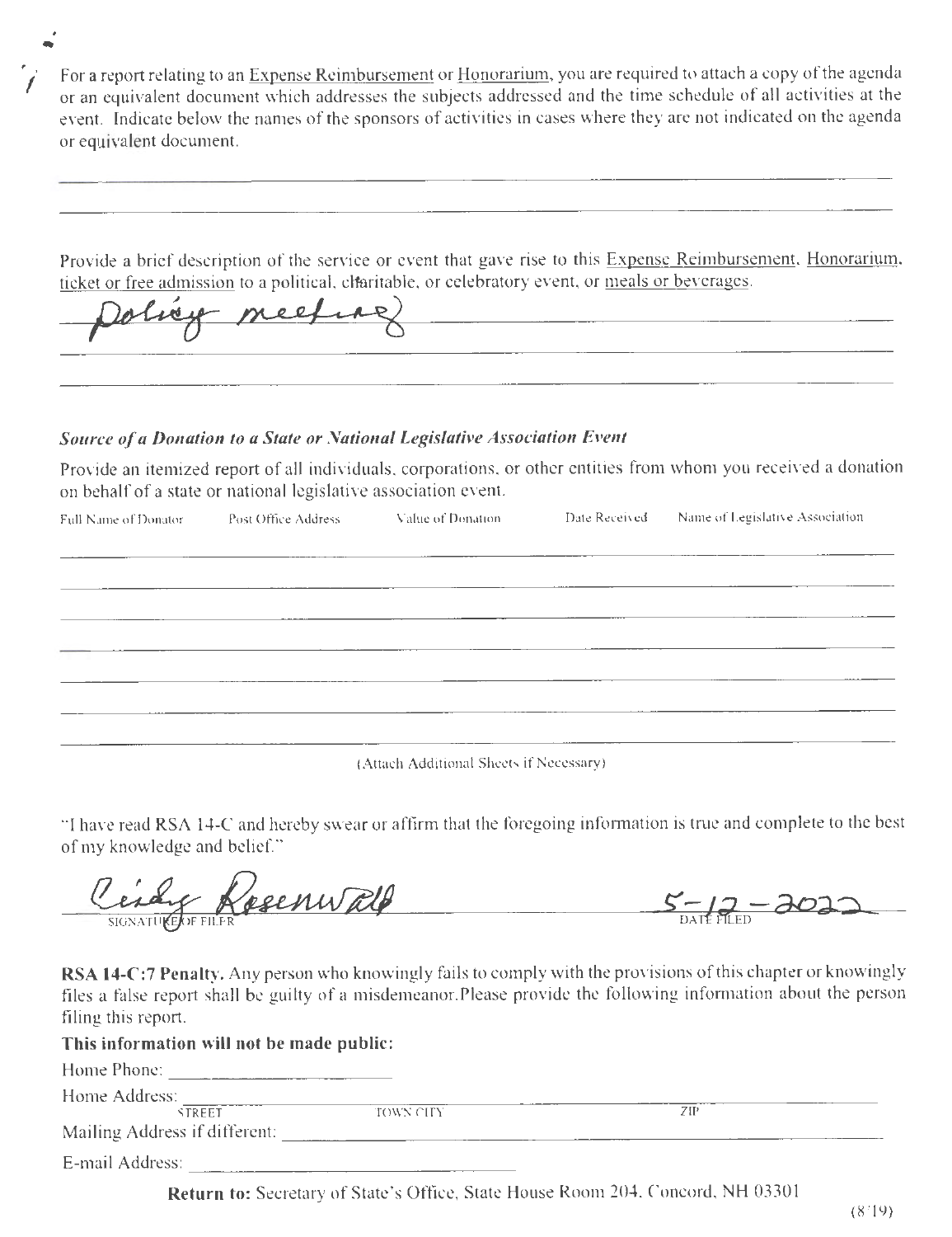## All times are Eastern | page 1 of 2

**AGENDA** 

All sessions will take place at The Graduate unless otherwise noted. Attendees and guests must wear their name tags at all times to gain admittance to sessions or the evening social event. Name tags are available for pick up at registration only after providing DLCC staff proof of "up to date" vaccination and a negative COVID-19 test. Guests may only attend the evening social event.

## **TUESDAY May 10**

| 11 a.m.-5:30 p.m. | at registration.                          | <b>COVID-19 Screening   Surgeon Meeting Room</b><br>Attendees and guests will not be permitted to enter the event<br>without a negative COVID test. If you have not submitted a<br>test, please go the Surgeon Meeting Room before checking in |  |
|-------------------|-------------------------------------------|------------------------------------------------------------------------------------------------------------------------------------------------------------------------------------------------------------------------------------------------|--|
| 11 a.m.-5:30 p.m. | <b>Registration   Atrium</b>              |                                                                                                                                                                                                                                                |  |
| $1-2$ p.m.        |                                           | <b>Opening Lunch   Stevedore's Meeting Room</b><br>Legislators and invited guests only                                                                                                                                                         |  |
| $2:30-3$ p.m.     | Legislators only                          | Legislator Meet & Greet   Stevedore's Meeting Room                                                                                                                                                                                             |  |
| 3:15-5:30 p.m.    | <b>Policy Sessions   Regatta Ballroom</b> |                                                                                                                                                                                                                                                |  |
|                   | Welcome:                                  | Speaker of the House Adrienne Jones, Maryland                                                                                                                                                                                                  |  |
|                   | Panel:                                    | "Educator Shortage Crisis: Causes, Challenges,<br>and Solutions"                                                                                                                                                                               |  |
|                   | Speakers:                                 | <b>Stacey Pelika, National Education Association</b><br>Dale Templeton, National Education<br>Association                                                                                                                                      |  |
|                   | Briefing:                                 | "Building Broadband Better: Quality Fiber<br>Networks and Good Jobs"                                                                                                                                                                           |  |
|                   | Speaker:                                  | Nick Hoh, CWA Broadband Team Member                                                                                                                                                                                                            |  |
|                   | Panel:                                    | "Consumers in Control: Electricity Choice in the<br><b>Clean Energy Transition"</b>                                                                                                                                                            |  |
|                   | Speakers:                                 | Senator Brian Feldman, Maryland<br>Scott Hudson, Vistra Retail<br>Senator Jennifer McClellan, Virginia                                                                                                                                         |  |
|                   | Closing:                                  | Senate President Bill Ferguson, Maryland                                                                                                                                                                                                       |  |
| 6-6:30 p.m.       |                                           | <b>Shuttles to Evening Reception   West Street Entrance</b>                                                                                                                                                                                    |  |
| 6:30-8:30 p.m.    |                                           | <b>Evening Reception   Annapolis Maritime Museum</b><br>723 Second Street   Indoor/Outdoor Venue<br>Forecast in the mid-60s, low 70s                                                                                                           |  |